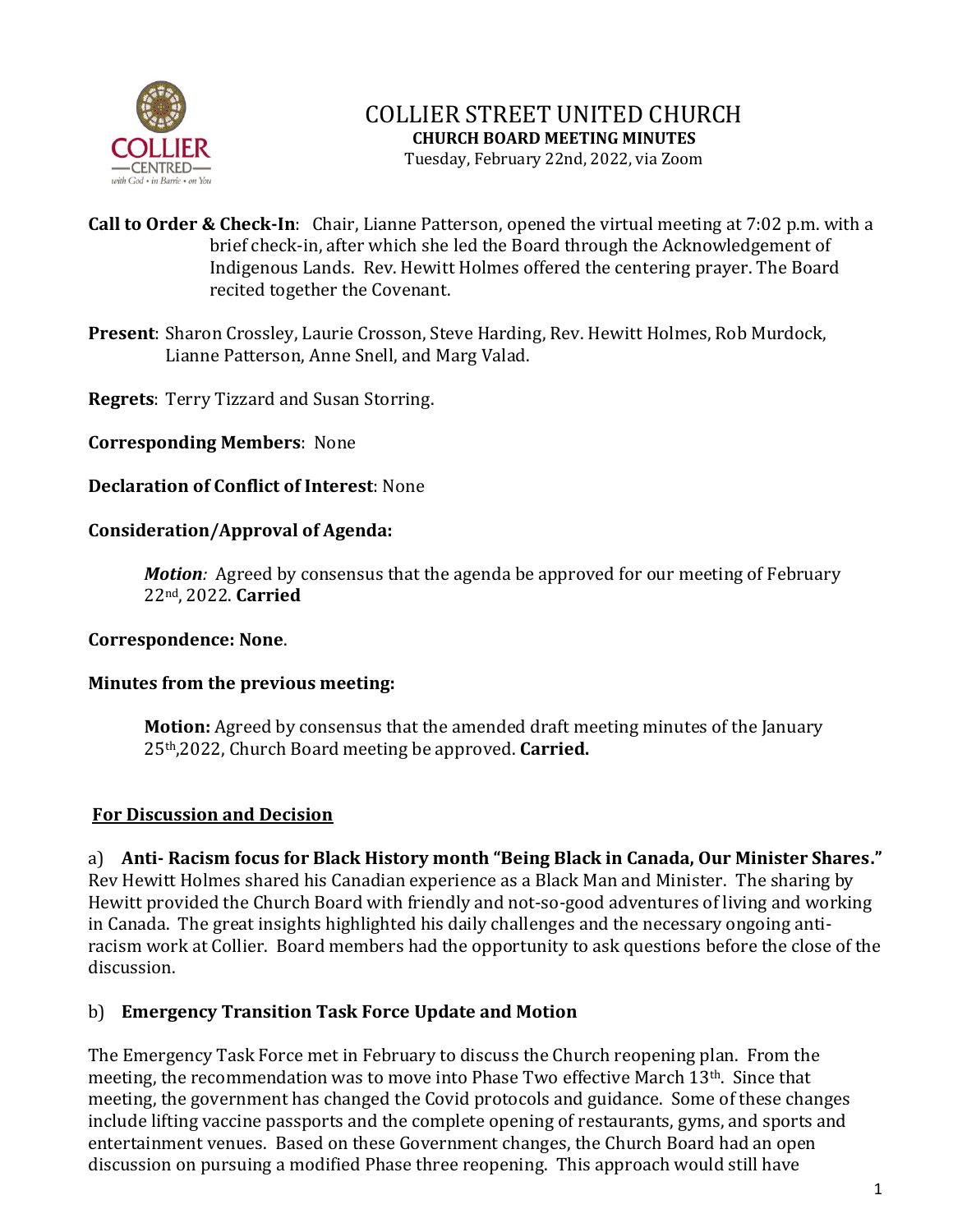restrictions on eating food in groups within the Church. The checking of vaccine passports would continue. This would allow the Church to lift capacity limits in the building. Congregational singing would be permitted as masks would still be worn. In-person Choir rehearsals would be allowed with the use of masks.

**Motion:** Agreed by consensus to implement a Modified Phase Three re-opening as of March 13th, 2022, including proof of vaccination passports, allowing congregational/, choir singing and choir rehearsals to take place in the building, adhering to all government protocols; Item 3.7 of the Re-opening Plan would not be implemented at this time. **Carried**

## c) **Time, Treasure, and Talents**

### **-Finance Task Force Update**

Finance Taskforce Chair reviewed the financial statements sent to the Church Board before the meeting. An open discussion was had around the financials.

**Motion**: Agreed by Consensus that the Finance Task Force Report and the Financials as of January 31, 2022 (Income of \$10,168.03 and Expenditures of \$23,605.21) be accepted. **Carried**

## **-Church Improvements**

The church Improvement Task Force provided the Church Board with a proposal to design and install a Remembrance Tree. In this proposal, two quotes were provided to create and install this tree. The cost for a leaf would be \$150.00, with the possibility of a tax receipt for a portion of the amount. It was noted that if we moved forward with the Remembrance Tree, the Memorial Policy would be updated accordingly.

**Motion:** Agreed by consensus, the CITF project moved forward with the Remembrance Memorial tree using Mason Metal Creations for \$10,000.00 funded by the Trustees. **Carried**

# **-City Of Barrie Elevator Grant**

Finance Task Force Chair informed the Church Board that Collier Street United Church was approved for a \$25,000.00 grant from the City of Barrie for the new Elevator.

The chair also informs the Church Board that there is an opportunity to submit the Shining Waters Region Pulpit Supply Grant of \$3500, for the period of Sabbatical, September-December 2022.

**Motion:** Agreed by consensus that the sabbatical grant application is made to the Shining Waters Regional Council by the Finance Task Force. **Carried**

We agreed by consensus to extend the meeting.

**-AGM Update:** In light of the recent upgrades to the sound and zoom connections, allowing us to carry zoom sounds into the sanctuary, Hewitt suggested that the AGM be hosted from Collier. Participants would join online. Voting would be via the Zoom Poll. A dry run of the many moving parts would take place in the sanctuary on February 27th, 2022, at 11:30. Therefore, those involved in the implementation of the AGM were invited to attend. The AGM will close with Communion.